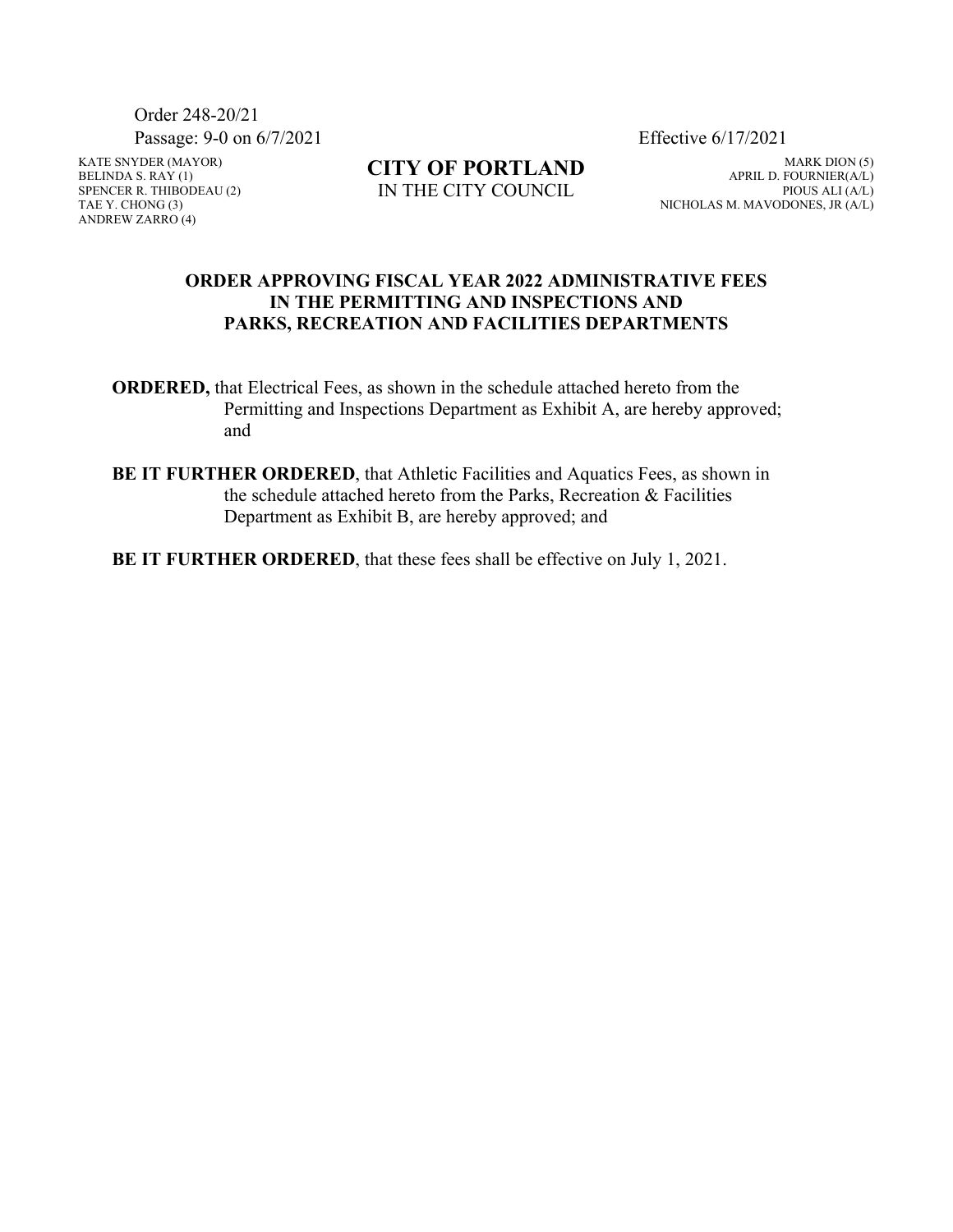# EXHIBIT A

# **FY22 REVENUE FEE SCHEDULE CHANGE**

## **Department: Permitting and Inspections**

Electrical Permit Fees - Administrative

|                  |                                                                                                 |                    | <b>FY22</b>         |
|------------------|-------------------------------------------------------------------------------------------------|--------------------|---------------------|
| <u>Account #</u> | <b>Revenue Description</b>                                                                      | <b>Current Fee</b> | <b>Proposed Fee</b> |
| 10025200-326040  | Minimum Fee (in lieu of individual fees, where greater) Residential                             | 45.00              |                     |
|                  | Minimum Fee (in lieu of individual fees, where greater) Commercial                              | 55.00              |                     |
|                  | Administrative Fee/Minimum Fee (fee $+$ line items)                                             |                    | 75.00               |
|                  | After the Fact permit                                                                           | 100.00             | Double permit fee   |
|                  | Air Conditioners - Central Unit (each)                                                          | 10.00              |                     |
|                  | Air Conditioners - Window Units                                                                 | 3.00               |                     |
|                  | <b>Alterations to Existing Wiring</b>                                                           | 5.00               |                     |
|                  | Circuses, Carnivals, Fairs Etc.                                                                 | 25.00              |                     |
|                  | Mass Gathering (special events)                                                                 |                    | 75.00               |
|                  | Emergency Lighting, Battery Units (each)                                                        | 1.00               |                     |
|                  | Fire and Burglar Alarm Systems (residential)                                                    | 5.00               |                     |
|                  | Fire and Burglar Alarm Systems (commercial and industrial)                                      | 15.00              |                     |
|                  | Low Voltage (burglar alarms, fire alarms, fiber optics, data)/per system                        | $---$              | 25.00               |
|                  | Generator                                                                                       | 20.00              |                     |
|                  | Generator (up to 50KW)                                                                          |                    | 40.00               |
|                  | Generator (51KW up to 200KW)                                                                    |                    | 60.00               |
|                  | Generator (200KW and above)                                                                     |                    | 200.00              |
|                  | Interior Transformers (0-25 kva) each                                                           | 5.00               |                     |
|                  | Interior Transformers (25kva-200kva) each                                                       | 8.00               |                     |
|                  | Interior Transformers (more than 200kva) each                                                   | 10.00              | ---                 |
|                  | Transformers up to 15KVA                                                                        |                    | 25.00               |
|                  | Transformers 16KVA up to 50KVA                                                                  |                    | 40.00               |
|                  | Transformers 51KVA up to 250KVA                                                                 |                    | 60.00               |
|                  | Motors (each)                                                                                   | 2.00               |                     |
|                  | Motors (Fractional up to 5 HP)                                                                  |                    | 10.00               |
|                  | Motors (6HP-15HP)                                                                               |                    | 15.00               |
|                  | Motors (16HP-25HP)                                                                              |                    | 20.00               |
|                  | Motors Above 25HP, each increment of 5HP                                                        |                    | 4.00                |
|                  | Outside lighting and signs                                                                      | 10.00              |                     |
|                  | Temporary Signs (electrical only)                                                               |                    | 30.00               |
|                  | Permanent Signs (electrical only)                                                               |                    | 30.00               |
|                  | Receptacles, Switches and Fixtures (each)                                                       | 0.20               |                     |
|                  | Outlets (receptacles/lights/drops) 1-20                                                         | ---                | 12.00               |
|                  | Outlets (receptacles/lights/drops) 21-50                                                        |                    | 25.00               |
|                  | Outlets (receptacles/lights/drops) 51-100                                                       |                    | 40.00               |
|                  | Outlets (receptacles/lights/drops) greater than 101(each)                                       |                    | 0.50                |
|                  | <b>AFCI/GFCI</b> Devices (each)                                                                 |                    | 5.00                |
|                  | Exhaust Fans (each)                                                                             |                    | 5.00                |
|                  | 120V, Dedicated Circuits (dishwasher, disposal, washer, refrigerators, sump pumps, etc.) (each) |                    |                     |
|                  |                                                                                                 |                    | 5.00                |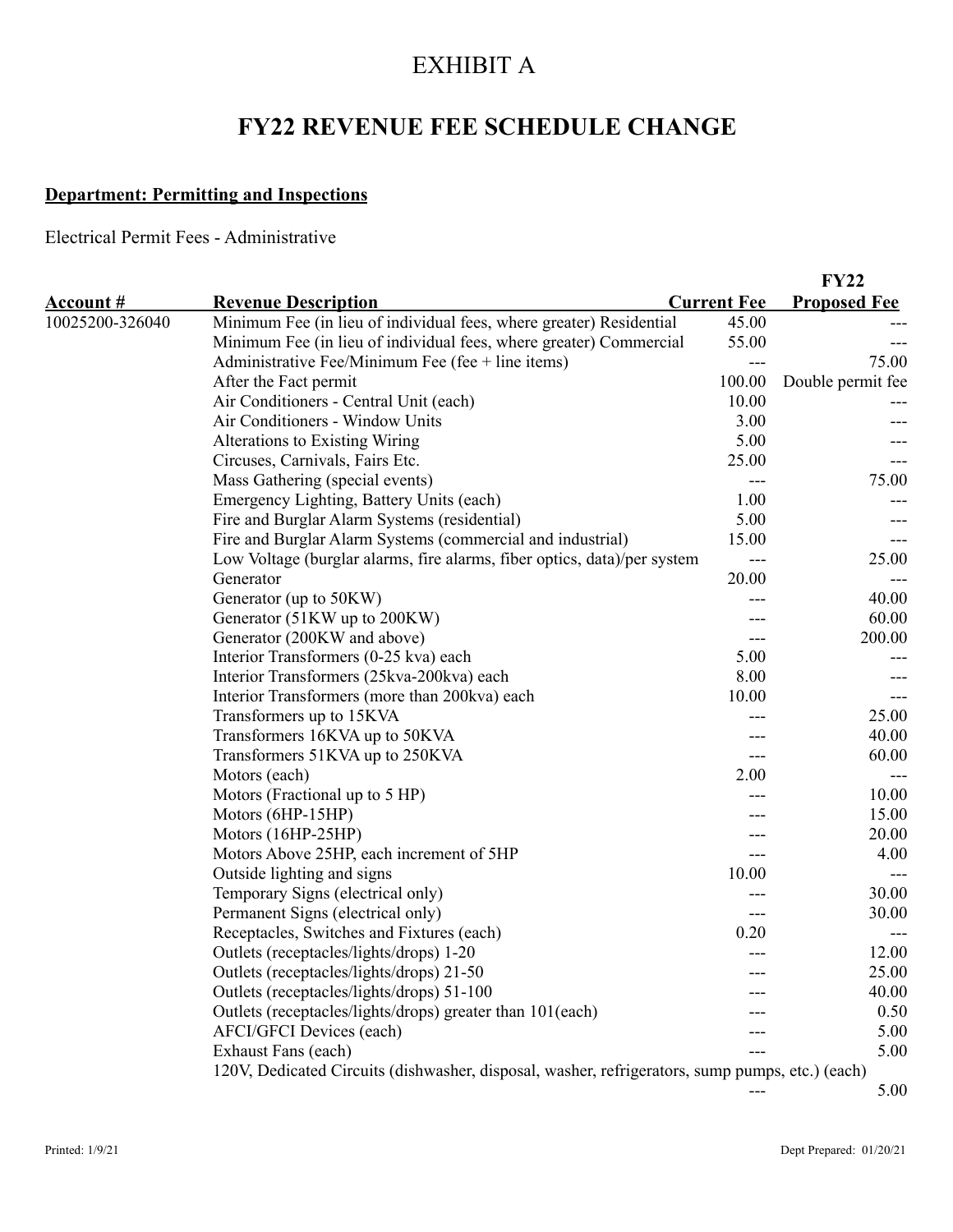# **FY22 REVENUE FEE SCHEDULE CHANGE**

### **Department: Permitting and Inspections**

Electrical Permit Fees - Administrative (cont.)

|                            |                                                                                                    |                    | <b>FY22</b>         |
|----------------------------|----------------------------------------------------------------------------------------------------|--------------------|---------------------|
| <u>Account #</u>           | <b>Revenue Description</b>                                                                         | <b>Current Fee</b> | <b>Proposed Fee</b> |
|                            | 240v (208), Dedicated Circuits up to 50amps (dryer, range, compressors, condensers, water heaters, |                    |                     |
| unit heaters, etc.) (each) |                                                                                                    |                    | 10.00               |
|                            | 240v (208V) dedicated circuits 51A up to 200A (each)                                               |                    | 20.00               |
|                            | Dedicated Circuits 50A up to 200A                                                                  |                    | 30.00               |
|                            | Central fuel fired heating equipment (boilers, furnaces, wall hung units) (each) ---               |                    | 20.00               |
|                            | Repair after fire                                                                                  | 15.00              |                     |
|                            | Single Phase Service up to 200A                                                                    |                    | 25.00               |
|                            | Single Phase Service 201A up to 600A                                                               |                    | 45.00               |
|                            | Three Phase Service up to 200A                                                                     |                    | 40.00               |
|                            | Three Phase Service 201A up to 600A                                                                |                    | 60.00               |
|                            | Three Phase Service 601A up to 2,000A                                                              |                    | 100.00              |
|                            | Three Phase Service 2,001A and Above                                                               |                    | 150.00              |
|                            | Pools (above and underground)                                                                      |                    | 50.00               |
|                            | Sauna Hot Tubs & Spas                                                                              |                    | 40.00               |
|                            | Sub Panels (Remote from the Main)                                                                  |                    | 15.00               |
|                            | Per Meter Charge                                                                                   |                    | 7.50                |
|                            | Solar Array up to 25KW                                                                             |                    | 50.00               |
|                            | Solar Array 26KW up to 50KW                                                                        |                    | 100.00              |
|                            | Solar Array 51KW upto 200KW                                                                        |                    | 150.00              |
|                            | Each additional KW above 200KW (each)                                                              |                    | 10.00               |
|                            | Line Voltage Smoke/Heat/CO Detectors                                                               |                    | 7.50                |
|                            | Manufactured/Modular units                                                                         |                    | 30.00               |
|                            | Hazardous/Classified Wiring Systems                                                                |                    | 40.00               |

--- Fee structure change proposal. Minimum fees last changed Order# 243 05/06; remaining fees last changed prior to 2000.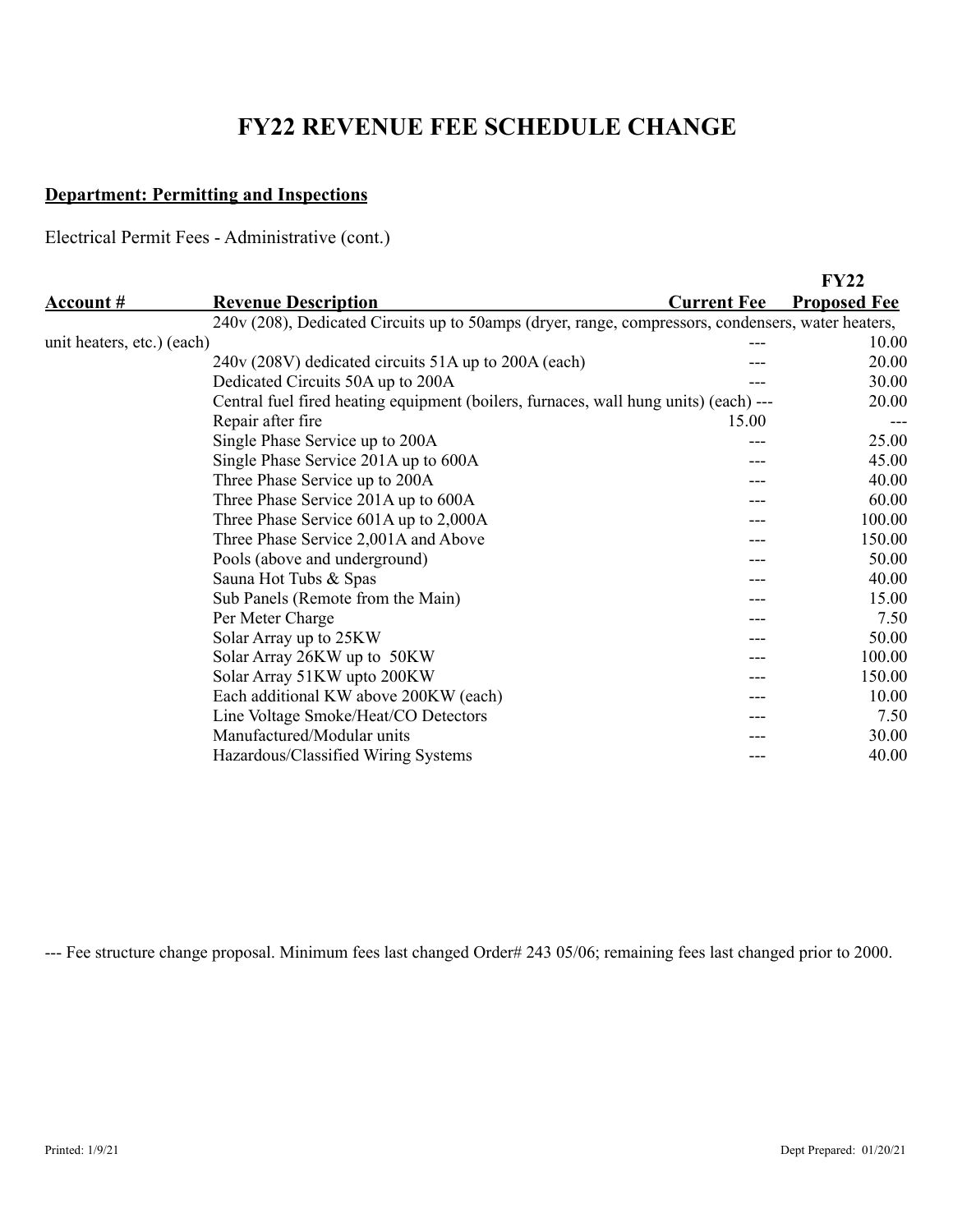## EXHIBIT B

#### **FY22 Revenue Fee Schedule Change**

Department: Parks, Recreation & Facilities Division: Athletic Facilities

#### Effective: 7/1/2021

| <b>Account Number</b> | <b>Revenue Description</b>                 | <b>Current Rates</b> | <b>FY22 Proposed Rates</b> |
|-----------------------|--------------------------------------------|----------------------|----------------------------|
|                       | <b>Fitzpatrick &amp; Memorial Stadiums</b> |                      |                            |
|                       | <b>Without Lights, Per Hour</b>            |                      |                            |
| 10033204 367000       | <b>Resident Youth Groups</b>               | \$50                 | \$50                       |
| 10033204 367000       | <b>Resident Adult Groups</b>               | \$95                 | \$95                       |
| 10033204 367000       | Non-Resident Youth Groups                  | \$90                 | \$90                       |
| 10033204 367000       | Non-Resident Adult Groups                  | \$170                | \$170                      |
|                       | <b>Fitzpatrick &amp; Memorial Stadiums</b> |                      |                            |
|                       | With Lights, Per Hour                      |                      |                            |
| 10033204 367000       | <b>Resident Youth Groups</b>               | \$125                | \$125                      |
| 10033204 367000       | <b>Resident Adult Groups</b>               | \$170                | \$170                      |
| 10033204 367000       | Non-Resident Youth Groups                  | \$165                | \$165                      |
| 10033204 367000       | Non-Resident Adult Groups                  | \$265                | \$265                      |
|                       | <b>All Other Athletic Fields</b>           |                      |                            |
|                       | <b>Without Lights, Per Hour</b>            |                      |                            |
| 10033204 367000       | <b>Resident Adult Groups</b>               | \$40                 | \$45                       |
| 10033204 367000       | Non-Resident Adult Groups                  | \$80                 | \$80                       |
| 10033204 367000       | Baseball/Softball Weekend Surcharge        | \$10                 | \$10                       |
| 10033204 367000       | <b>For Profit Youth Groups</b>             | \$30                 | \$35                       |
| 10033204 367000       | Non-Profit Youth Groups                    | \$0                  | \$0                        |
| 10033204 367000       | <b>AAU/Travel Organizations</b>            | $$30 - $40$          | \$35                       |
|                       | <b>All Other Athletic Fields</b>           |                      |                            |
|                       | With Lights, Per Hour                      |                      |                            |
| 10033204 367000       | <b>Resident Groups</b>                     | \$75                 | \$75                       |
| 10033204 367000       | Non-Resident Groups                        | \$125                | \$125                      |
| 10033204 367000       | Baseball/Softball Weekend Surcharge        | \$10                 | \$10                       |
|                       | <b>Tennis Court Rentals</b>                |                      |                            |
|                       | <b>Tournaments, Camps, Clinics</b>         |                      |                            |
| 10033204 367000       | Resident (If Reserved)                     | \$10                 | \$10                       |
| 10033204 367000       | Non-Resident (If Reserved)                 | \$20                 | \$20                       |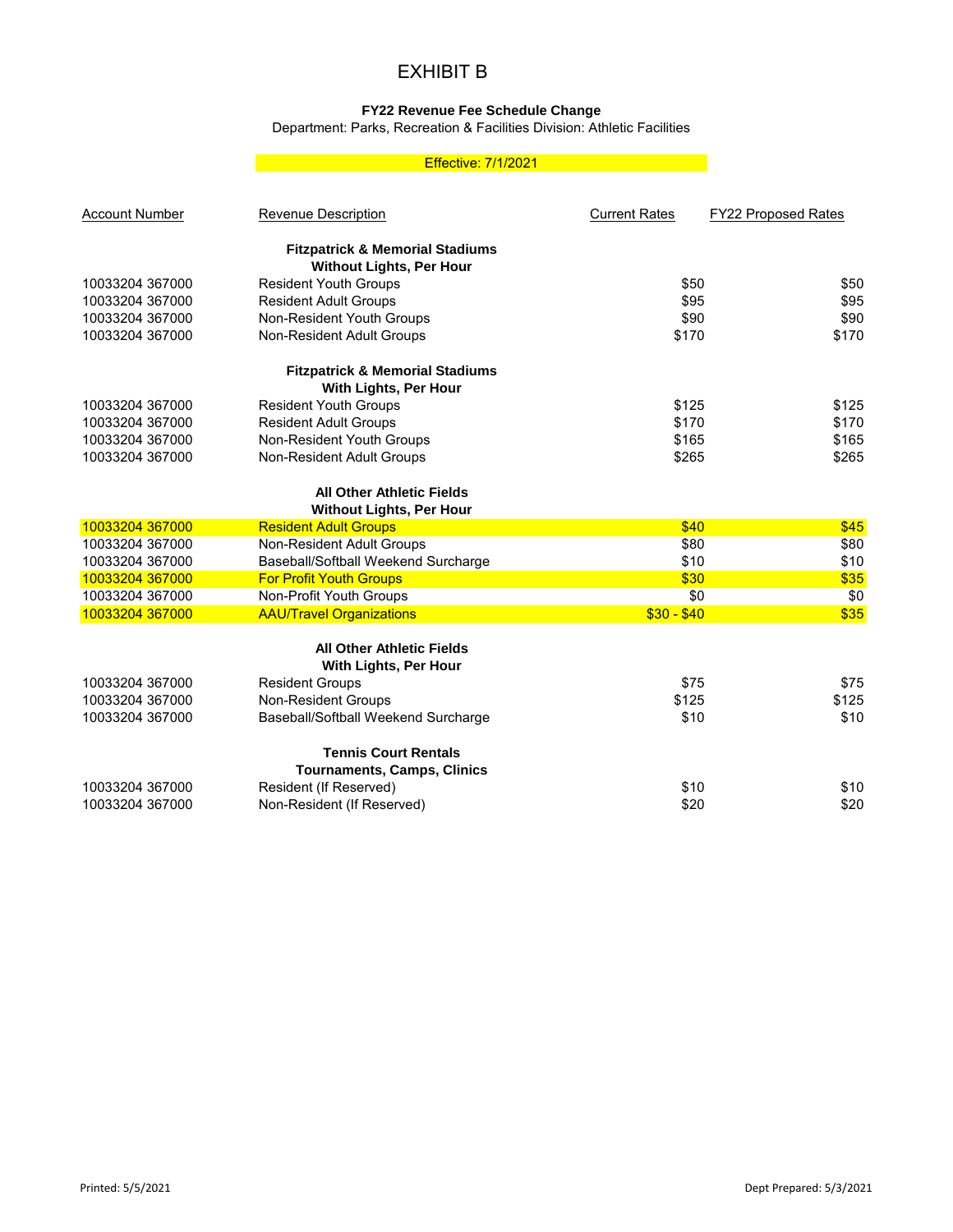### **FY22 Revenue Fee Schedule Change**

Department: Parks, Recreation & Facilities Division: Aquatics

#### Effective: 7/1/2021

| <u>Account Number</u>              | <b>Revenue Description</b>                                                              | <u>Current Rates</u> | <b>FY22 Proposed Rates</b> |
|------------------------------------|-----------------------------------------------------------------------------------------|----------------------|----------------------------|
| Swimming                           |                                                                                         |                      |                            |
| 10033303 347080                    | Child - Resident                                                                        | \$1.00               | \$1.00                     |
| 10033303 347080                    | Child - Non Resient                                                                     | \$2.00               | \$2.00                     |
| 10033303 347080                    | Teen - Resident                                                                         | \$1.00               | \$1.00                     |
| 10033303 347080                    | Teen - Non Resident                                                                     | \$2.00               | \$2.00                     |
| Swimming                           | <b>Kiwanis Pool</b>                                                                     |                      |                            |
| 10033303 347080                    | Adult - Resident                                                                        | \$5.50               | \$5.50                     |
| 10033303 347080                    | Adult - Non Resident                                                                    | \$6.00               | \$6.00                     |
| Swimming                           | <b>Reiche &amp; Riverton Pools</b>                                                      |                      |                            |
| 10033303 347080                    | Adult - Resident                                                                        | \$5.00               | \$5.00                     |
| 10033303 347080                    | Adult - Non Resident                                                                    | \$5.50               | \$5.50                     |
| 10033303 347080                    | Senior - Resident (62 & Older)                                                          | \$3.50               | \$3.50                     |
| 10033303 347080                    | Senior - Non Resident (62 & Older)                                                      | \$4.00               | \$4.00                     |
| 10033303 347080                    | Masters - Resident                                                                      | \$6.75               | \$6.75                     |
| 10033303 347080                    | Master - Non Resident                                                                   | \$7.25               | \$7.25                     |
| Swimming                           | <b>Punch Cards</b>                                                                      |                      |                            |
| 10033303 347080                    | Adult - Resident - 12 Punch Pass                                                        | \$60.00              | \$60.00                    |
| 10033303 347080                    | Adult - Non Resident - 12 Punch Pass                                                    | \$66.00              | \$66.00                    |
| 10033303 347080                    | Adult - Resident - 20 Punch Pass                                                        | \$100.00             | \$100.00                   |
| 10033303 347080                    | Adult - Non Resident - 20 Punch Pass                                                    | \$110.00             | \$110.00                   |
| 10033303 347080                    | Adult - Resident - 40 Punch Pass                                                        | \$200.00             | \$200.00                   |
| 10033303 347080                    | Adult - Non Resident - 40 Punch Pass                                                    | \$220.00             | \$220.00                   |
| 10033303 347080                    | Kiwanis - Adult - Resident - 12 Punch Pass                                              | \$66.00              | \$66.00                    |
| 10033303 347080                    | Kiwanis - Adult - Non Resident - 12 Punch Pass                                          | \$72.00              | \$72.00                    |
| 10033303 347080                    | Kiwanis - Adult - Resident - 20 Punch Pass                                              | \$110.00             | \$110.00                   |
| 10033303 347080                    | Kiwanis - Adult - Non Resident - 20 Punch Pass                                          | \$120.00             | \$120.00                   |
| 10033303 347080                    | Kiwanis - Adult - Resident - 40 Punch Pass                                              | \$220.00             | \$220.00                   |
| 10033303 347080                    | Kiwanis - Adult - Non Resident - 40 Punch Pass                                          | \$240.00             | \$240.00                   |
| 10033303 347080                    | Senior Adult - Resident - 12 Punch Pass (62 & Older)                                    | \$42.00              | \$42.00                    |
| 10033303 347080                    | Senior Adult - Non Resident - 12 Punch Pass (62 & Older)                                | \$48.00              | \$48.00                    |
| 10033303 347080                    | Senior Adult - Resident - 20 Punch Pass (62 & Older)                                    | \$70.00              | \$70.00                    |
| 10033303 347080                    | Senior Adult - Non Resident - 20 Punch Pass (62 & Older)                                | \$80.00              | \$80.00                    |
| 10033303 347080                    | Senior Adult - Resident - 40 Punch Pass (62 & Older)                                    | \$120.00             | \$140.00                   |
| 10033303 347080                    | Senior Adult - Non Resident - 40 Punch Pass (62 & Older)                                | \$160.00             | \$160.00                   |
| 10033303 347080                    | Senior Adult - Resident - 6 Month Pass (62 & Older)                                     | \$160.00             | \$160.00                   |
| 10033303 347080                    | Senior Adult - Resident - Yearly Pass (62 & Older)                                      | \$280.00             | \$280.00                   |
| 10033303 347080                    | <b>Adult Aerobics - Resident - 12 Punch Pass</b>                                        | \$60.00              | \$66.00                    |
| 10033303 347080                    | <b>Adult Aerobics - Non Resident - 12 Punch Pass</b>                                    | \$66.00              | \$72.00                    |
| 10033303 347080                    | Adult Aerobics - Resident - 20 Punch Pass                                               | \$110.00             | \$110.00                   |
| 10033303 347080                    | Adult Aerobics - Non Resident - 20 Punch Pass                                           | \$120.00             | \$120.00                   |
| 10033303 347080                    | Senior Aerobics - Resident - 12 Punch Pass (62 & Older)                                 | \$48.00              | \$48.00                    |
| 10033303 347080                    | Senior Aerobics - Non Resident - 12 Punch Pass (62 & Older)                             | \$57.00              | \$57.00                    |
| 10033303 347080                    | Senior Aerobics - Resident - 20 Punch Pass (62 & Older)                                 | \$80.00              | \$80.00                    |
| 10033303 347080                    | Senior Aerobics - Non Resident - 20 Punch Pass (62 & Older)                             | \$95.00              | \$95.00                    |
| 10033303 347080                    | Masters - Resident - 10 Punch Pass                                                      | \$67.50              | \$67.50                    |
| 10033303 347080                    | Masters - Non Resident - 10 Punch Pass                                                  | \$72.50              | \$72.50                    |
| <b>Swimming</b>                    | <b>Swimming Instruction</b>                                                             |                      |                            |
| 10033303 347080                    | Infant/Toddler/Preschool - Resident                                                     | \$7.00               | \$8.00                     |
| 10033303 347080                    | Infant/Toddler/Preschool - Non Resident                                                 | \$7.50               | \$8.50                     |
| 10033303 347080                    | Level 1 - Level 3 - Resident                                                            | \$7.75               | \$8.75                     |
| 10033303 347080                    | Level 1 - Level 3 - Non Resident                                                        | \$8.25               | \$9.25                     |
| 10033303 347080                    | Level 4 - Level 6 - Resident                                                            | \$8.00               | \$9.00                     |
| 10033303 347080                    | Level 4 - Level 6 - Non Resident                                                        | \$8.50               | \$9.50                     |
| 10033303 347080                    | <b>Adult Aerobics - Daily - Resident</b>                                                | \$4.50               | \$5.50                     |
| 10033303 347080                    | <b>Adult Aerobics - Daily - Non Resident</b>                                            | \$5.00               | \$6.00                     |
| 10033303 347080                    | Senior Adult Aerobics - Daily - Resident (62 & Older)                                   | \$3.50               | \$4.00                     |
| 10033303 347080                    | Senior Adult Aerobics - Daily - Non Resident (62 & Older)                               | \$4.25               | \$4.75                     |
|                                    |                                                                                         |                      |                            |
| Swimming                           |                                                                                         |                      |                            |
| 10033303 347080                    | Water Safety Instruction Course - Resident                                              | \$302.00             | \$302.00                   |
| 10033303 347080                    | Water Safety Instruction Course - Non Resident<br>Private Lessons - 1/2 Hour - Resident | \$332.00             | \$302.00                   |
| 10033303 347080<br>10033303 347080 | Private Lessons - 1/2 Hour - Non Resident                                               | \$30.00<br>\$35.00   | \$30.00<br>\$35.00         |
| 10033303 347080                    | Semi - Private Lessons - 1/2 Hour - Resident                                            | \$45.00              | \$45.00                    |
|                                    |                                                                                         |                      |                            |